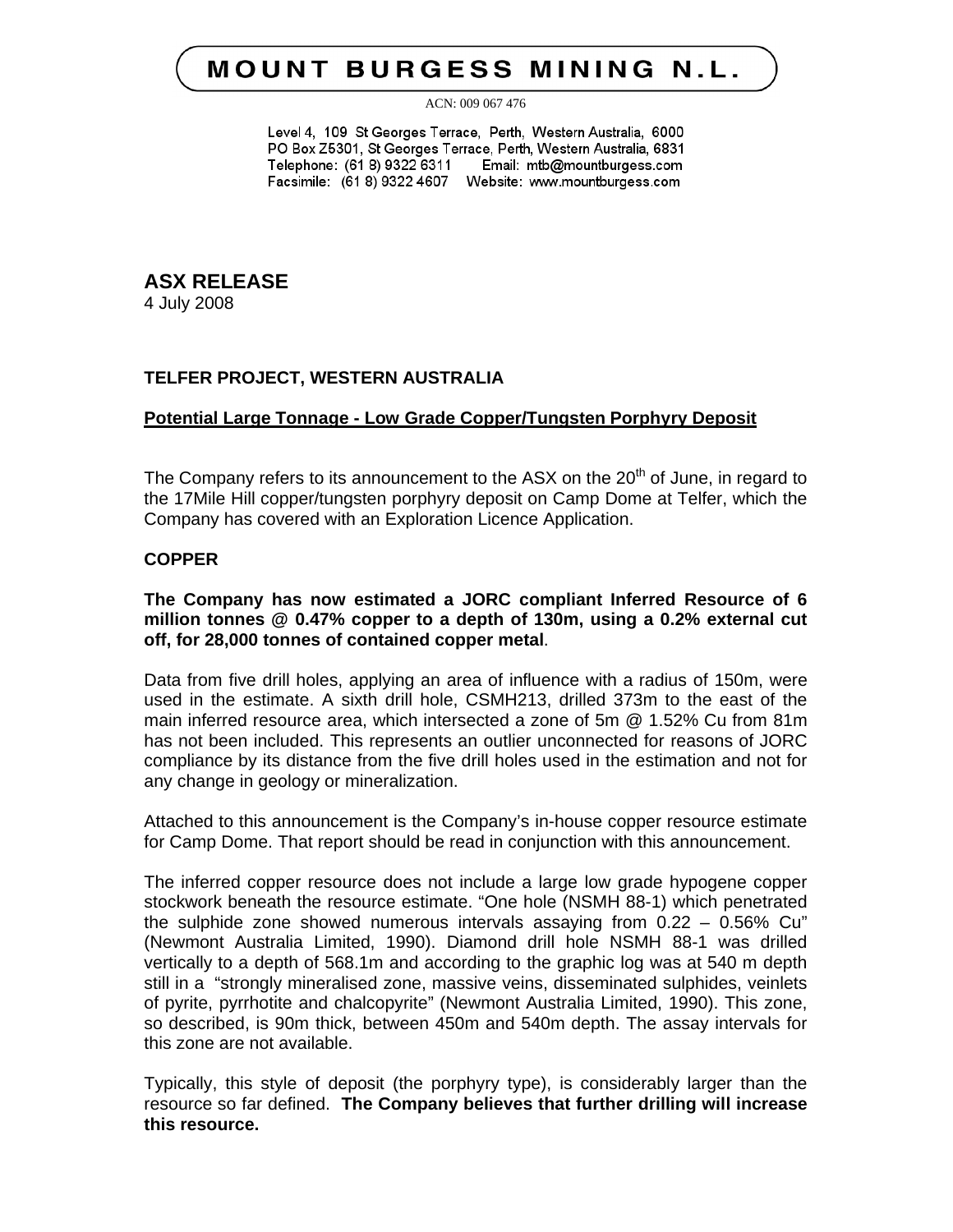## **TUNGSTEN**

Tungsten assay records are only available for one of the drill holes, SMC-9201 drilled to a depth of 300.5m, so a resource for tungsten cannot be estimated. Some of the tungsten (W) grades from SMC-9201, are as follows:

- 17.1m from 19.9m @ 0.28% W
- 2.2m from 99.5m @ 0.62% W
- 0.9m from 156.0m @ 6.57% W

"Anomalous zones of tungsten in the form of ferberite in quartz veins were intersected throughout most of the hole". (Newcrest, 1992).

Note: The copper price is currently around **US\$8,800/t** (US\$88 per each 1%) and the tungsten price is currently around **US\$25,000/t** (US\$250 per each 1%). At the time that the above deposit was last drilled in 1992, the emphasis was on gold exploration. Copper prices were around US\$2,400/t and falling and tungsten prices fell to under US\$9,000/t, forcing many tungsten mines to close, including the Samdong mine in South Korea, one of the world's largest tungsten producers.

For further information please contact:

**Nigel Forrester** or **Murray Surtees** Mount Burgess Mining N.L

CEO Executive Director of Exploration

T: ++ 61 89 322 6311 F: ++ 61 89 322 4607 W: www.mountburgess.com

The information in this report that relates to exploration results, together with any related assessments and interpretations, is based on information compiled by Mr Murray Surtees, B.Sc, MDP, F.Aus.IMM. Mr Surtees is a Fellow of The Australasian Institute of Mining and Metallurgy.

Mr Surtees is an Executive Director of the Company. He has sufficient experience which is relevant to the style of mineralisation under consideration and to the activity which he is undertaking to qualify as a Competent Person as defined in the 2004 Edition of the "Australasian Code for Reporting of Mineral Resources and Ore Reserves". Mr Surtees consents to the inclusion in the report of the matters based on this information in the form and context in which it appears.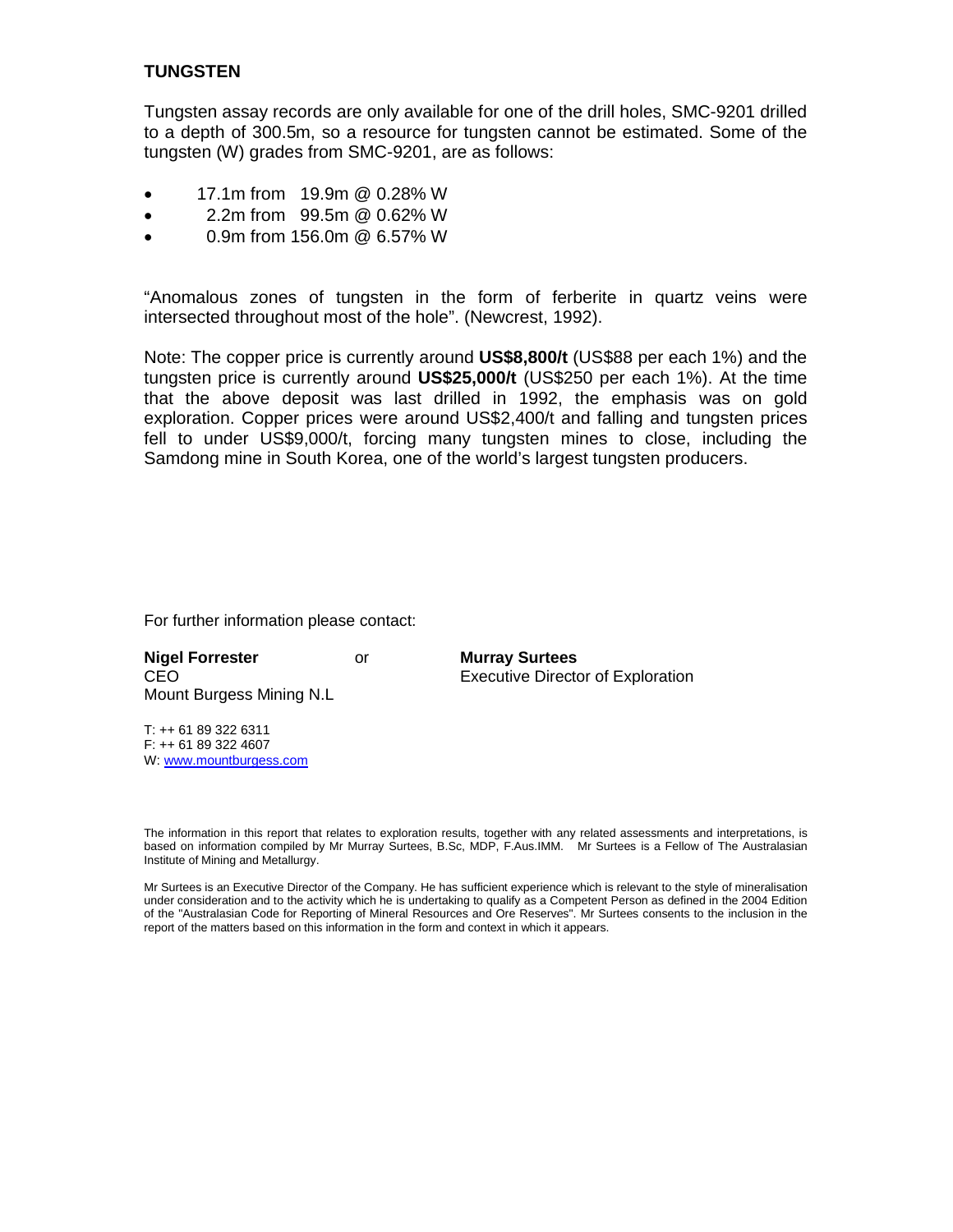# MOUNT BURGESS MINING N.L.

ACN: 009 067 476

Level 4, 109 St Georges Terrace, Perth, Western Australia, 6000 PO Box Z5301, St Georges Terrace, Perth, Western Australia, 6831 Telephone: (61 8) 9322 6311 Email: mtb@mountburgess.com Facsimile: (61 8) 9322 4607 Website: www.mountburgess.com

4 July 2008

## CAMP DOME PROSPECT, TELFER DISTRICT COPPER RESOURCE ESTIMATE. JULY 2008

#### Introduction

Mount Burgess Mining N.L. holds a number of licences to the north of Telfer Mine in Western Australia. One of these is an application, ELA45/1946, that lies over Camp Dome, at Seventeen Mile Hill. At this location diamond drilling into coincident magnetic, Sirotem, induced polarization and gravity anomalies has located copper and tungsten mineralization. Camp Dome is 15 kilometres north of Telfer Mine.

In this report we discuss these drillholes and estimate a copper resource from the data they provide.

#### **Background**

In May 2008, the Company began a re-investigation of its ground holdings in the Telfer area. A search of the literature in the public domain of the WAMEX archive located reference to a copper deposit of interest. The report stated "…at 17 Mile Hill……a resource of 8.5 Mt @ 0.63%Cu has been estimated and is contained principally in secondary copper mineralization in the supergene blanket."<sup>1</sup> Further reading showed that this copper mineralization was at the Camp Dome Prospect, centred at about AGD84 - 417216mE / 7612283mN (AMG Zone 51).

Eight vertical diamond drill holes were drilled at Camp Dome from 1984 to 1992. Six of these intersected the copper mineralization and we believe tungsten mineralization, though we only have tungsten assays for one of these holes. (This resource estimation is based on these six holes). In all of the Camp Dome drillholes, gold, the primary object of the drilling, was non-existent or at best low.

A search for the copper and tungsten assay results for the drillholes ensued. For the first (SMH71) and last (SMC9201) holes drilled we located the core logs, with the sample depths and copper assays. Only the latter has tungsten analysis results. For the four other holes we located graphic logs showing selected weighted average copper grade intersections. As a backup to these we were given (by Newcrest) the assay results for the 4 holes drilled in 1988 (NSMH88-1 to NSMH88-4) but the sample intervals for only 88-4. The assay results of the last of the six resource holes, namely SMH213, rely on the graphic log only.

#### Geology and Genesis

 $\overline{a}$ 

The literature search continued to the University of Western Australia where a dissertation by Woodgate entitled "Copper Mineralization at Seventeen Mile Hill Prospect, Telfer" of 1992, noted the typical porphyry-style mineralization with:

a stockwork of copper veins and disseminated sulphide

<sup>&</sup>lt;sup>1</sup> Newcrest Mining Limited, Report No. 30/1011, 17 Mile Hill Group, Period ending 31<sup>st</sup> December 1995. WAMEX Report # a47112. Also same company of  $31<sup>st</sup>$  December 1996, WAMEX Report # a50036.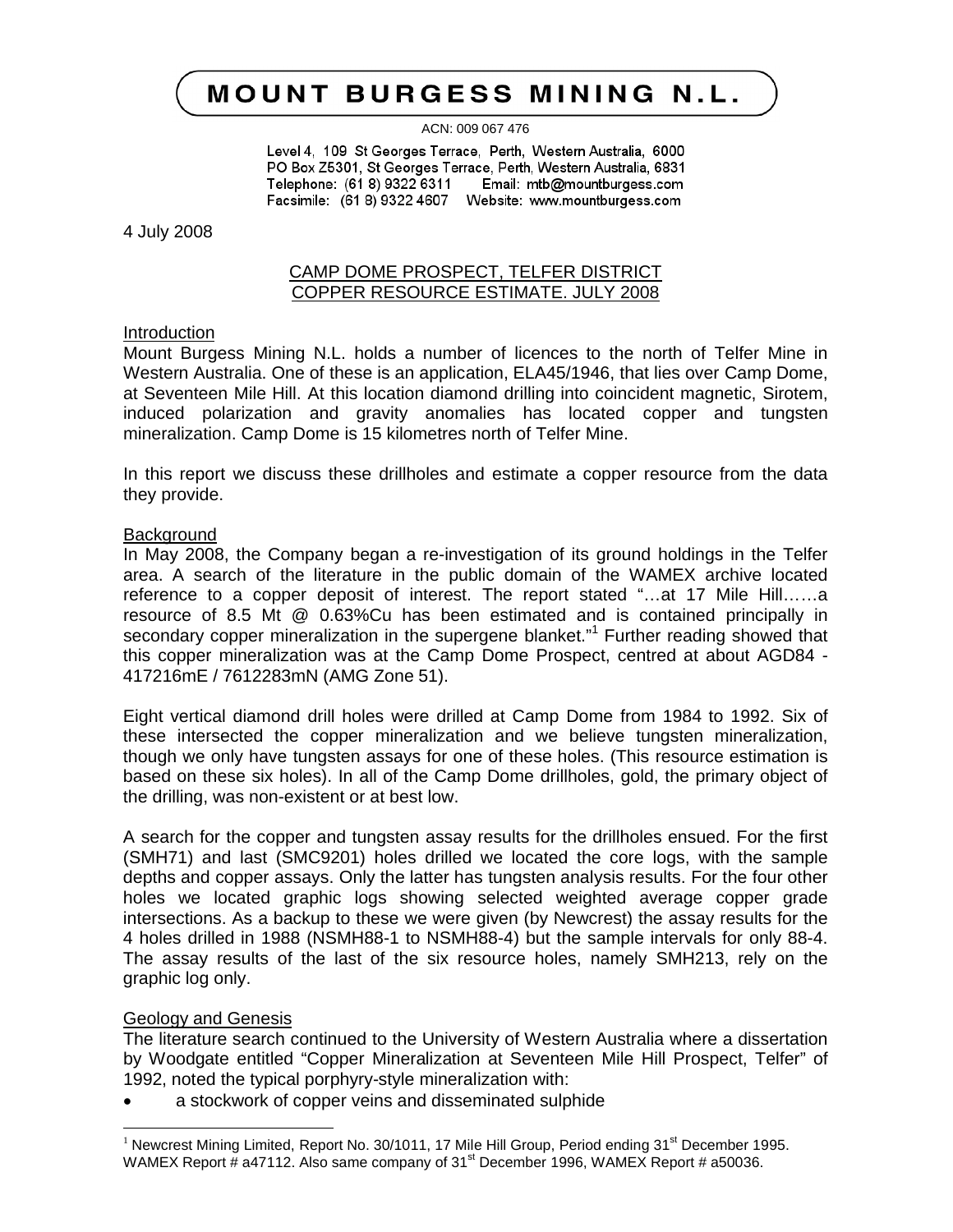- a phyllic to sodic-potassic zoned alteration halo
- its large size (the alteration halo or zone extends over 1 square kilometre) and the copper mineralization goes to considerable depth (+500 m in the one hole drilled to this depth)
- its intrusive source indicated by the biotitic hornfels at depth, greisenisation and the coincident gravity and magnetic anomalies

If Camp Dome is a porphyry-style it is not of the "classic" Cu-Mo type; there is no Mo, Sn or Sb. Instead, the mineral assemblage in the veins is quartz-carbonate-wolframitetourmaline with chalcopyrite, pyrrhotite and pyrite.

Woodgate broadly states the genesis of the Camp Dome metal mineralization to be epigenetic and related to magmatism.

The Isdell Formation sediments, the host at the core of the Camp Dome mineralization, are of metamorphosed and highly altered pelites with gossany quartz veining. The structural dome referred to in the name is a prominent landform outlined by ridges of Malu quartzite. The Telfer and Puntapunta Formations outcrop in small areas on the flanks of the Dome.

## Work Done

From 1978 to 1992 a number of companies carried out a host of exploration techniques in the search for gold at this location 15 km north of the Telfer gold (and copper) mine. Little or none of the exploration was aimed at copper-tungsten mineralization, understandably so, given the prices of those metals at the time of the exploration, and given the proximity of the Telfer gold deposit.

Of interest to this work is the diamond drilling around the copper discovery hole, SMH71, drilled by Duval Mining (Australia) Limited in 1984. This hole was drilled into an airborne magnetic anomaly which is "…interpreted to have a near surface strike extent of over 600 metres and to possibly be stratabound in that it appears to follow the geology and be folded around Camp Dome. In stacked profile, it sits as a shoulder on the larger deeper seated Camp Dome anomaly, the source of which could possibly be 500 metres deep and which has the impressive dimensions of 3 kilometres by 2 kilometres"<sup>2</sup>. This work was followed up by gradient array induced polarization, Sirotem and gravity surveys, as well as ground magnetics, all of which gave positive anomalies (see the Figures 2 and 3, below for those of IP and gravity). Duval reports: "Gradient IP and Sirotem extended the strike length of the mineralization from 700 metres as defined by 1984 aerial magnetics to a potential 1300 metres"<sup>3</sup>. Duval continued their search for gold with the drilling of SMH 213 at the southern end of the IP anomaly, which again intersected copper mineralization in the quartz-sulphide stockwork.

Newmont Australia Limited continued the gold search with the drilling of the four NSMH holes in 1988, and the last hole of those used in this work, namely SMC9201, in 1992. All the while small "sniffs" of gold were intersected which kept the exploration fuelled.

 $\overline{\phantom{a}}$ 

 $2$  Duval Mining (Australia) Limited, Dec. 1984, WAMEX Report # a15374.

 $3$  Duval, Dec 1985, WAMEX Report # a17053.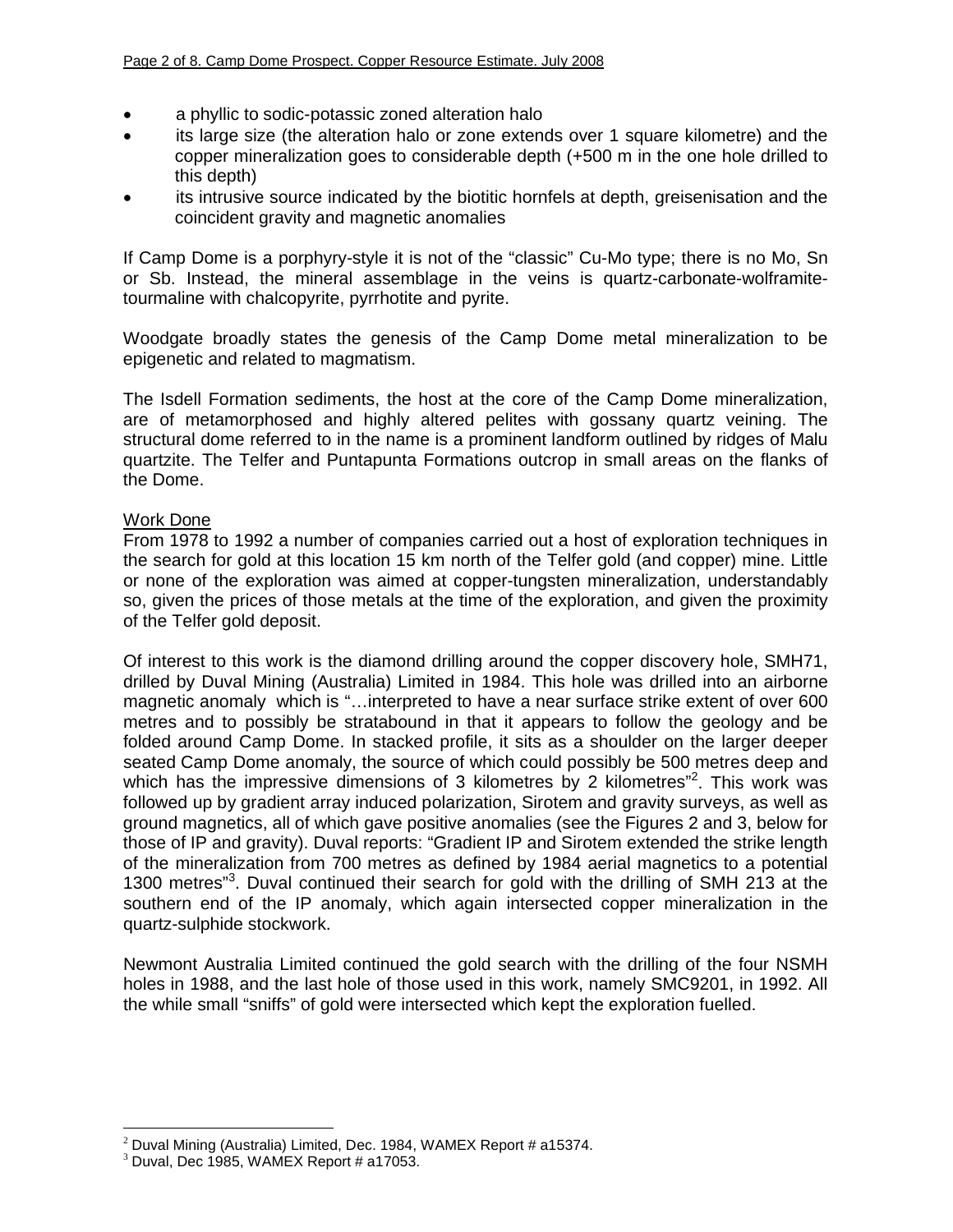## Results Obtained

The intersections in the holes of interest in the copper resource lying in the supergene zone from 70 to 130 metres depth are:

| <b>DDH Hole</b> | From $(m)$ | To(m)  | <b>Drilled</b><br><b>Width</b><br>(m) | Cu             | W (Tungsten)   |
|-----------------|------------|--------|---------------------------------------|----------------|----------------|
| <b>SMC9201</b>  | 19.90      | 37.00  | 17.10                                 | $0.02\%^{(a)}$ | $0.28\%^{(b)}$ |
| <b>SMC9201</b>  | 62.00      | 68.55  | 6.55                                  | $0.24\%^{(c)}$ | No assays seen |
| <b>NSMH88-3</b> | 89.00      | 92.88  | 3.80                                  | 0.76%          | No assays seen |
| <b>NSMH88-3</b> | 96.90      | 102.90 | 6.00                                  | 0.19%          | No assays seen |
| <b>NSMH88-3</b> | 116.70     | 132.50 | 15.80                                 | 0.34%          | No assays seen |
| <b>NSMH88-1</b> | 76.90      | 100.90 | 24.00                                 | 0.71%          | No assays seen |
| <b>NSMH88-1</b> | 115.70     | 129.70 | 14.00                                 | 0.75%          | No assays seen |
| <b>SMH71</b>    | 57.00      | 119.00 | 62.00                                 | 0.39%          | No assays seen |
| <b>NSMH88-4</b> | 79.30      | 103.50 | 24.20                                 | 0.31%          | No assays seen |
| <b>SMH213</b>   | 81.00      | 86.00  | 5.00                                  | 1.52%          | No assays seen |

*Table 1: Metal mineralized intersections in the drillholes used for the resource estimation.*

Notes on the Intersections (refer to the superscript letters in Table 1 above):

- $(a)$  This intersection is in the oxidized zone from which the copper (but not the tungsten) is
- effectively washed out.<br>(b) The tungsten is not used in the resource estimation as we have the results for this hole only. The literature states: "However the widths and grades of tungsten intersected in SMC9201 are better than in all previous holes"<sup>4</sup>. Other than this, the literature gives no hint (that we have been able to find) that other holes have been systematically assayed for tungsten.<br>
<sup>(c)</sup> The intersections calculated are based on an external cut-off of 0.2% Cu and above.
- 

Other points of note concerning the drillholes are:

- The copper minerals in the supergene zone in which the estimated resource is situated is mainly chalcocite, with subordinate native copper, malachite and chrysocolla.
- The resource in the supergene zone lies between roughly 60 and 132 m depth.
- Two of the holes were drilled way below the supergene zone and there are numerous copper sulphide intersections in the fresh rock zone. The deepest hole NSMH88-1 went to 568.1m with a "strongly mineralized zone, massive veins, disseminated sulphides, veinlets of pyrite, pyrrhotite and chalcopyrite<sup>"5</sup> mentioned in the graphic log of the hole. This zone, so described, is 90m thick, between 450m and 540m depth.
- There is one hole CSMH72 in the middle of the 5 holes used for the resource estimation. Its collar position can be seen on the plans (Figures 1 to 3) below. This is an inclined percussion hole to 80 m depth which intersected no copper mineralization as it ended in the oxidized zone and did not reach the supergene mineralization. "The hole did not intersect fresh sulphides and base metal values through the 80 m section were depleted."<sup>6</sup> This hole was ignored in estimation.

 $\overline{a}$ 

<sup>&</sup>lt;sup>4</sup> Newcrest Mining Limited,  $31<sup>st</sup>$  December 1992. WAMEX Report # a37527.<br><sup>5</sup> Newmont Australia Limited, 1989. WAMEX Report # a28003.

 $6$  Duval, Dec 1985, WAMEX Report # a17053.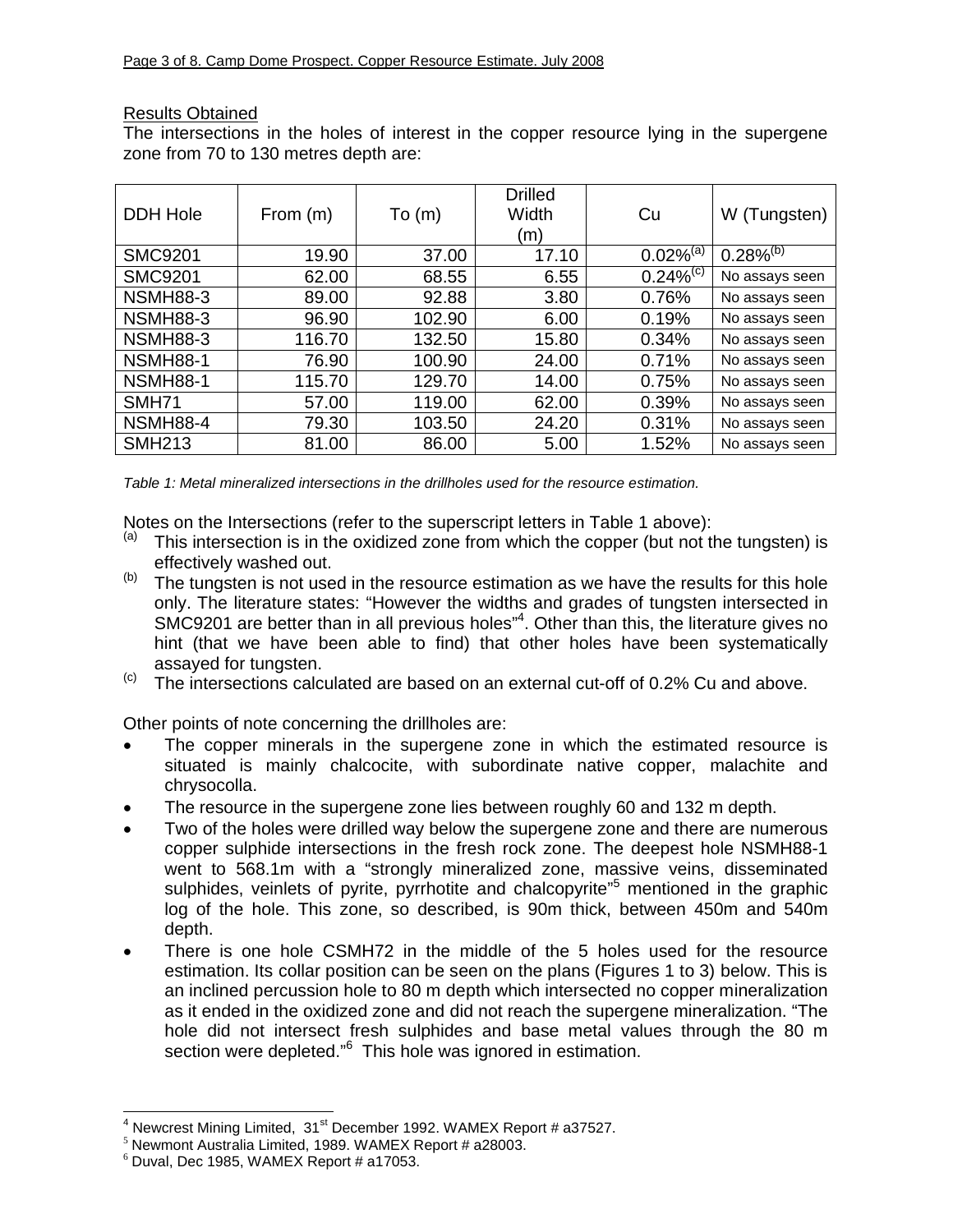## Resource Estimation

The resource blocks were defined by drawing polygons around each of the drillholes laid out in the table above. These polygons represent the area of influence of each drillhole. The polygons were constructed by connecting adjoining holes into a series of triangles. Perpendicular bisectors then halved the lines of the triangles and defined the boundaries of each area of influence (the polygon) of each drillhole. Dead holes beyond the resource area (like CSMH318) were used to constrain the resource polygons by polygons of their own. At other edges, where no dead holes exist the area of influence of holes was extended outward into the unknown by a maximum of 50 horizontal metres along lines formed by joining the hole to its nearest neighbours. The polygons used are shown on the map (Figure 1) below.

The area of the polygons was measured (using the MapInfo facility) and multiplied by the drilled (vertical) width of the intersection(s) used in the estimation. This resulted in a volume for the resource covered by each polygon. A bulk density of 2.4<sup>7</sup> was used to convert the volume to tonnage.

The holes were originally drilled on a local grid. Some of the holes were established on the AMG system and these data were provided by Newcrest. As not all the holes needed for this resource estimation were converted, their co-ordinates on the local grid were used. It is the spatial relationship from one hole to the next that is required and the local grid is thought to be sufficiently accurate for this work.

The layout of the holes has defined the area classifiable as an Inferred Resource. The block of 5 holes (namely NSMH 88-1 to 88-3, SMH71 and SMC9201) are sufficiently evenly spaced, with a maximum separation of 180 metres, to be a coherent block. The sixth hole, SMH213, being separated by 373 metres of unknown, is considered too remote to be included.

The following factors reinforce our delineation of this area as an Inferred Resource:

- all holes contain the same quartz-copper vein stockwork and alteration as well as disseminated pyrite
- all are within the gradient array IP anomaly and in the same conditional position (the flank) of the gravity anomaly
- the porphyry-style alteration halo extends right across the defined resource block
- typically, this style of mineralization (the porphyry-type) is considerably larger than the defined resource block.

## Resource Estimation Results

The construction and measurement of the areas of influence around the 5 diamond drill holes has resulted an estimate of the copper resource at Camp Done of:

## **6 million tonnes at 0.47% Copper**

This is an Inferred Resource.

A.M. Surtees FAusIMM

 $\overline{a}$ 

<sup>&</sup>lt;sup>7</sup> The density of porphyry copper ore lies between 2.3 and 2.6 ("Economic Evaluations in Exploration". Friedrich-Wilhelm Wellmer, Springer-Verlag , 1986)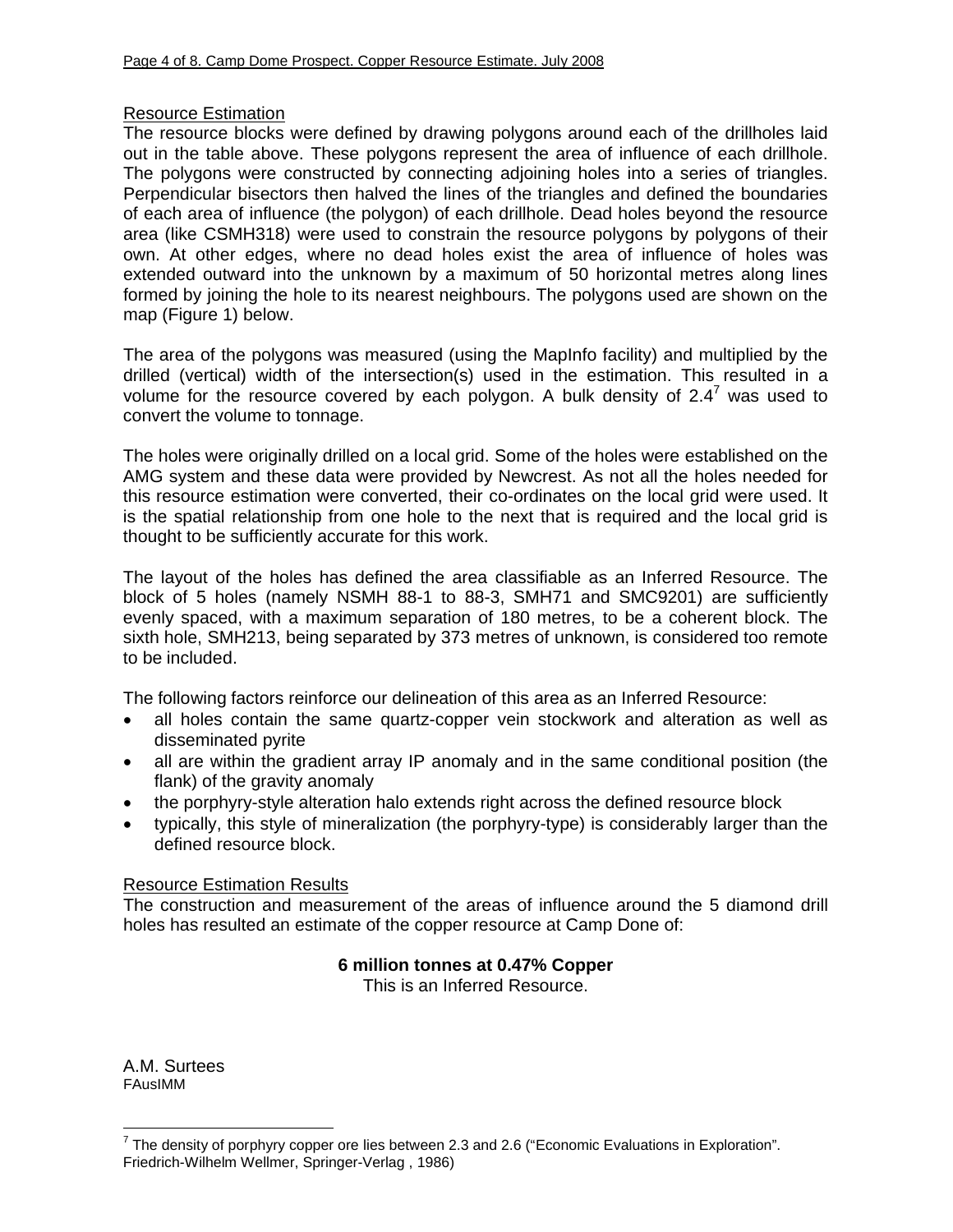#### Page 5 of 8. Camp Dome Prospect. Copper Resource Estimate. July 2008



*Figure 1: Camp Dome Resource Polygons*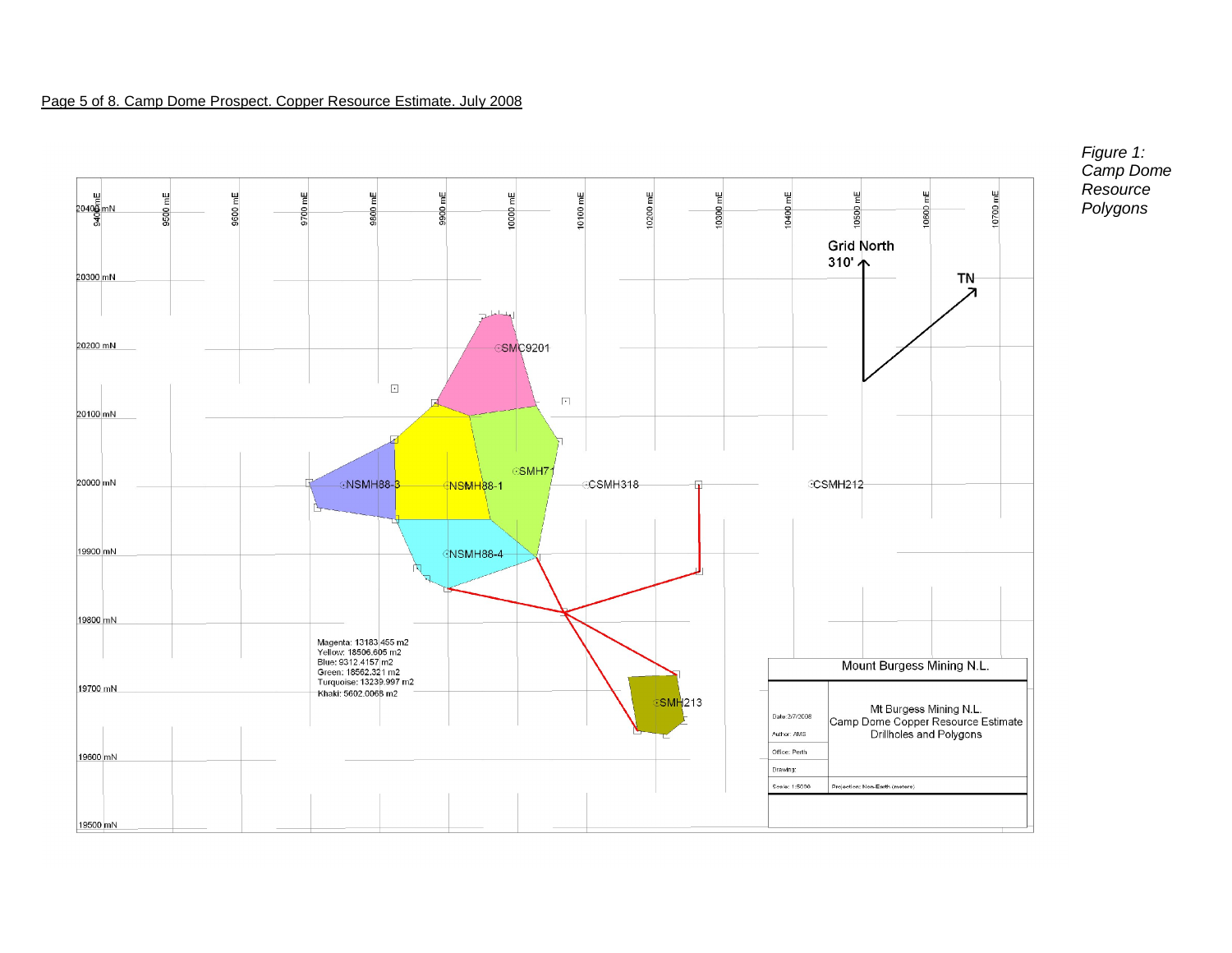| <b>Camp Dome Resource Estimation</b><br><b>Polygon Method</b> |                          |                  |          |                   |                  |          |              |                  |          |              |              |     |            |                    |                           |                |                              |  |
|---------------------------------------------------------------|--------------------------|------------------|----------|-------------------|------------------|----------|--------------|------------------|----------|--------------|--------------|-----|------------|--------------------|---------------------------|----------------|------------------------------|--|
| Polygon                                                       | Influencing<br><b>DH</b> | <b>Thickness</b> | Area m2  | Grade<br>%Cu      | <b>Thickness</b> | Area m2  | Grade<br>%Cu | <b>Thickness</b> | Area m2  | Grade<br>%Cu | Vol m3 SpG   |     | Tonnage    | tX%                | <b>Run Tot</b><br>Tonnage | tX%            | Run Tot   Weighted<br>Av $%$ |  |
| Blue                                                          | <b>NSMH88-3</b>          | 3.80             | 9312.42  | 0.76              | 6.0              | 9312.42  | 0.19         | 15.8             | 9312.42  | 0.34         | 238397.80    | 2.4 | 572154.80  | 210088.10          | 572154.80                 | 210088.10      | 0.367188                     |  |
| Magenta                                                       | <b>SMC9201</b>           | 6.55             | 13183.46 | 0.24              |                  | 13183.46 |              |                  | 13183.46 |              | 86351.63     | 2.4 | 207243.90  | 49738.54           | 779398.70                 | 259826.60      | 0.333368                     |  |
| Yellow                                                        | <b>NSMH88-1</b>          | 24.00            | 18506.61 | 0.71              | 14.0             | 18506.61 | 0.75         |                  | 18506.61 |              | 703251.00    | 2.4 | 1687802.00 | 1223213.00         | 2467201.00                | 1483039.00     | 0.601102                     |  |
| Green                                                         | SMH71                    | 62.00            | 18562.32 | 0.39              |                  | 18562.32 |              |                  | 18562.32 |              | 1150864.00   | 2.4 | 2762073.00 | 1077209.00         | 5229274.00                | 2560248.00     | 0.489599                     |  |
| Turquoise                                                     | <b>NSMH88-4</b>          | 24.20            | 13240.00 | 0.31              |                  | 13240.00 |              |                  | 13240.00 |              | 320407.90    | 2.4 | 768979.00  | 238383.50          | 5998253.00                | 2798631.00     | 0.466574                     |  |
|                                                               |                          |                  | 72804.79 |                   |                  |          |              |                  |          |              |              |     | 5998253.00 |                    |                           |                |                              |  |
|                                                               |                          |                  |          |                   |                  |          |              |                  |          |              |              |     |            | 6.00 Mt @ 0.47% Cu |                           |                |                              |  |
| Khaki                                                         | <b>SMH213</b>            | 5.00             | 5602.01  | 1.52 <sub>1</sub> |                  | 5602.01  |              |                  | 5602.01  |              | 28010.03 2.4 |     | 67224.08   | 102180.60          | 67224.08                  | 102180.60 1.52 |                              |  |

*Table 2: Resource Estimation spreadsheet*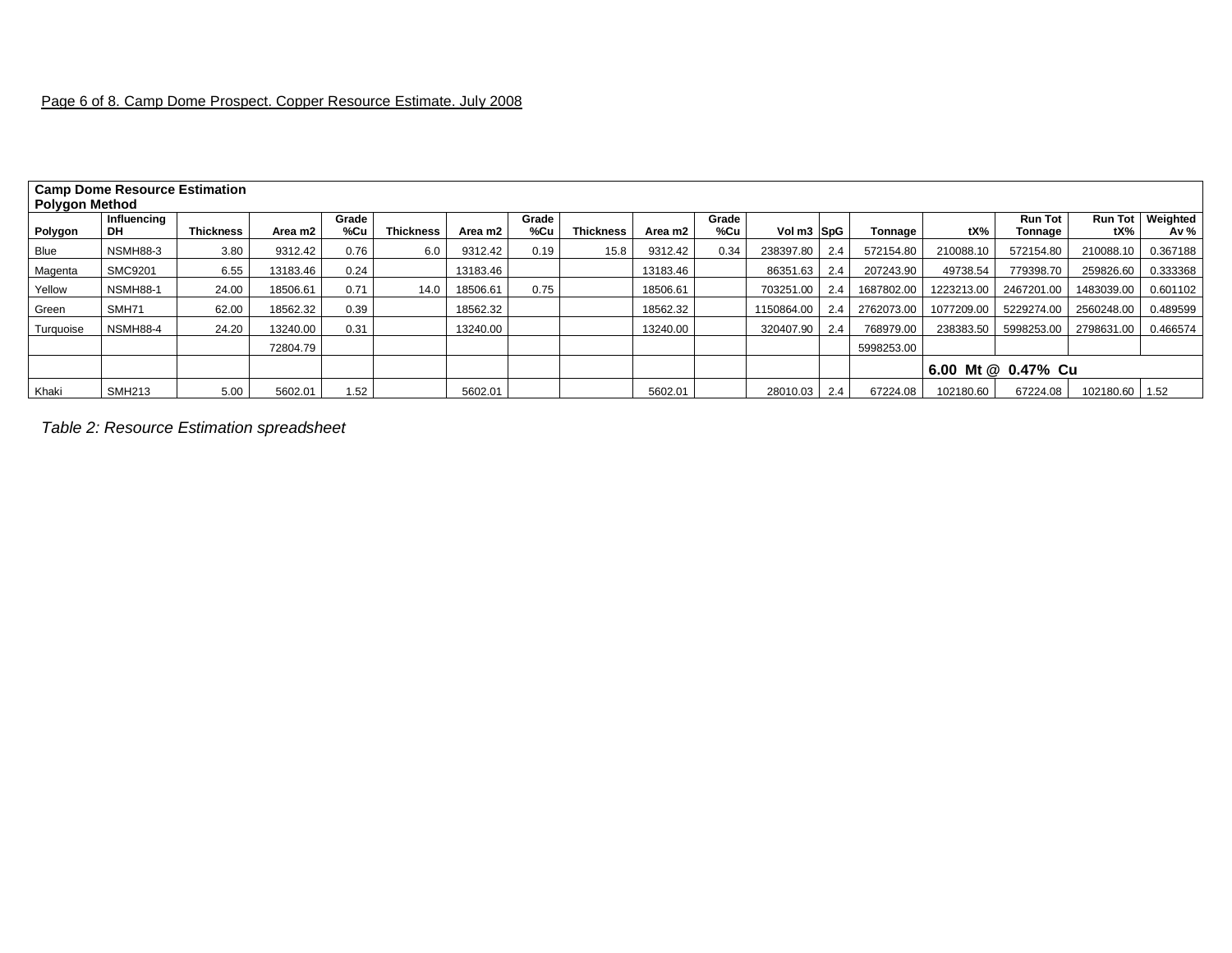Page 7 of 8. Camp Dome Prospect. Copper Resource Estimate. July 2008



*Figure 2: Camp Dome Gradient Array chargeability contours contours with the resource polygon outlines.*